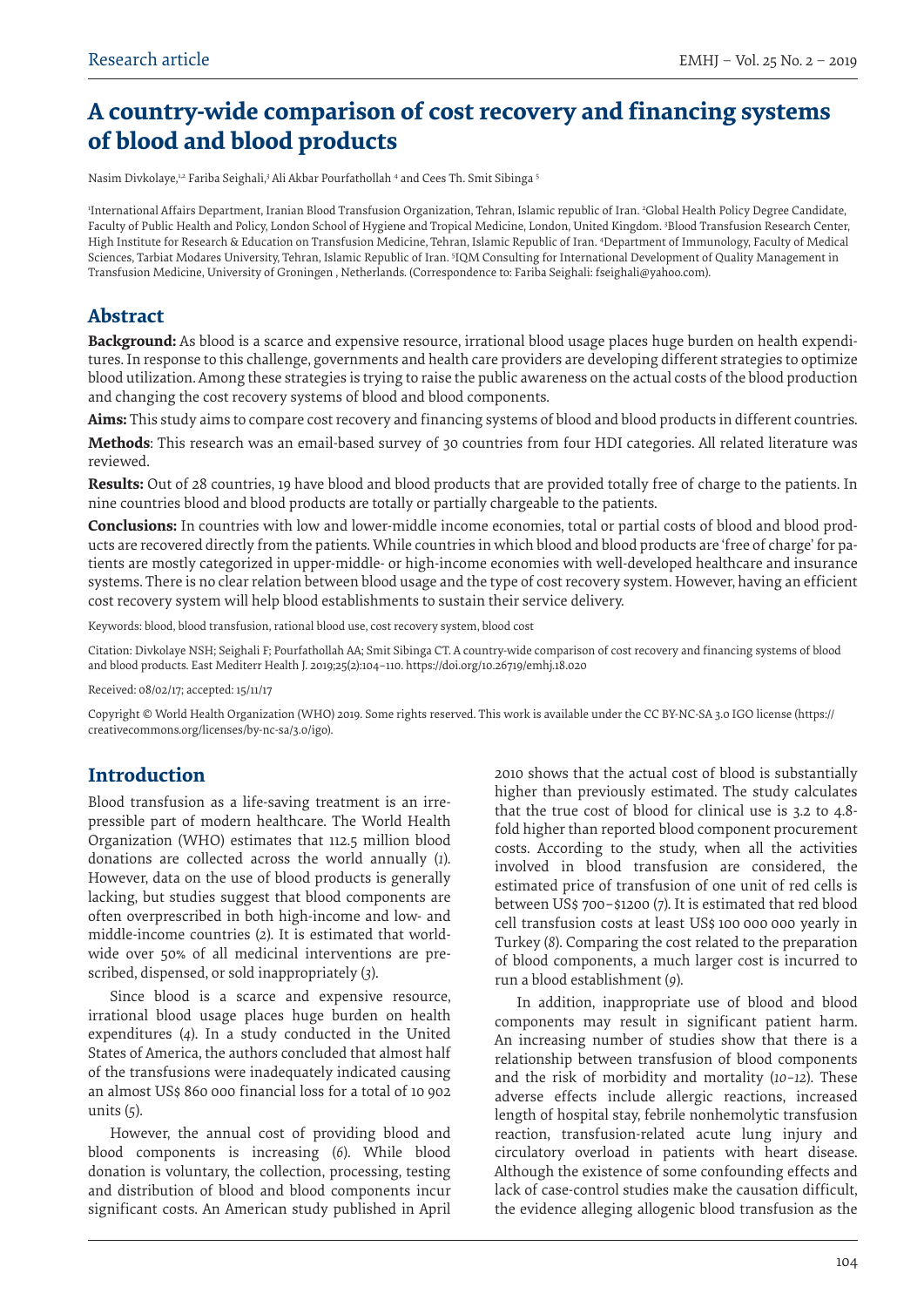culprit for worsening patient outcomes continues to accumulate (*13*).

In response to this challenge and increasing demand for blood transfusion due to an escalating number of elective surgeries, advanced medical interventions and aging population specially in high-income countries (*14*), governments and healthcare providers are developing different strategies to rationalize blood utilization. These strategies range from patient blood management and using blood transfusion alternatives such as autologous blood procurement, erythropoiesis-stimulating agents, and haemostatic agents to improving blood inventory management system and enhancing awareness of unit prices (*15*). The idea of supporting a relation between underestimating the actual costs of blood and blood products and irrational blood usage has led some countries such as the Ilsamic Republic of Iran (*16*) and Australia (*17*) to review their current fully governmentfunded 'free of charge' policies and sending price signals to the prescribing clinicians as an incentive to take appropriate decision and bear the financial consequences.

A cost-recovery system named 'free of charge' means that the consumer and/or end-consumer are not charged for preparation and processing of blood and blood products. In this situation the government (tax money) finances 100% of blood transfusion service or the costs are recovered by the insurer fund or both (government and insurers). The system is named 'totally or partially chargeable to patients' when either the blood establishment or the hospital directly charge the endconsumer for the total or partial costs of blood or blood products. This study aimed to 1) compare cost recovery and financing systems in different countries for blood and blood products; and 2) find out whether the type of reimbursement system has any effect on rational use of blood. The emphasis is on the system in use and not on the calculation of the costs involved, and whether the system in use relates to the validity of clinical use of blood and blood products.

## **Methods**

An email-based survey was sent to blood transfusion experts and executive authorities within different countries. Respondents were asked to answer questions regarding the cost recovery or reimbursement system of blood and blood products in their countries; the effects of the current system on the efficiency of blood usage; and the explanation of any other policies for reduction of blood wastage in their respective countries. A 5-question survey (Table 1) was sent by the Iranian Blood Transfusion Organization (IBTO) directorate. After one month, a reminder was sent out. Due to a lack of responses from certain countries, the data were derived from related literature, documents and websites. In addition, all other related literature and documents were reviewed. Statistical analysis was not needed for this descriptive comparative study.

### **Results**

A total of 56 experts from 30 countries were contacted, and the experts of 17 countries (56%) from Canada, Denmark, Finland, France, Germany, Hungary, India, Islamic Republic of Iran, Italy, Nepal, Netherlands, New Zealand, Nigeria, Pakistan, Slovakia, Turkey and United Kingdom completed the survey. The information of other countries (Australia, Bangladesh, Côte d'Ivoire, Mozambique, Namibia, Singapore, South Africa, Sri Lanka, Uganda, United States of America and Zimbabwe) surveyed in this study has been derived from available resources that were mentioned in the methodology.

In 19 out of 28 countries (67%), blood and blood products are provided totally free of charge to the patients. In nine countries blood and blood components are chargeable to the patients but with some considerations; In India, it has been mandatory for all blood banks since 2012 to provide blood and blood products free of charge for the patients who require repeated blood transfusion as a life-saving intervention (*18*). In Pakistan and Sri Lanka there is no charge for blood and its products in governmental blood banks, if used inside governmental hospitals; however, patients are charged in private hospitals. In Nigeria, patients pay the equivalent of approximately US\$ 12 per unit of whole blood. In Mozambique, the expenses are recovered by direct charges to the patients and funding of foreign donors (*19*).

In other countries, the charges for whole blood range between US\$ 5 (Bangladesh) up to US\$ 43 (India when the blood is screened by Nucleic Acid Test (NAT) (*20*). In Singapore patients need to pay the blood processing fee, which is subsidized by the government (*21*). In the United States of America, the average charge to the hospitalized patient per red blood cell unit transfused was estimated US\$  $343.63 \pm 135$  (22). There are two main sources of finance for the countries that provide blood and blood products free of charge to patients, namely government and insurers. In six out of 19 countries where blood and blood components are provided free to patients, the expenses are reimbursed to blood services directly by the government. In nine countries insurers pay the related costs and in four countries both government and insurers

#### **Table 1 Questionnaire**

Are blood and blood products provided free of charge to the patients? How are the expenses reimbursed in your country; by government or insurers? How much is the cost of whole blood, packed cells, platelets, fresh frozen plasma? Have the current charging policies/reimbursment system been effective to rationalize blood usage? What are other policies of your country to prevent wastage of blood?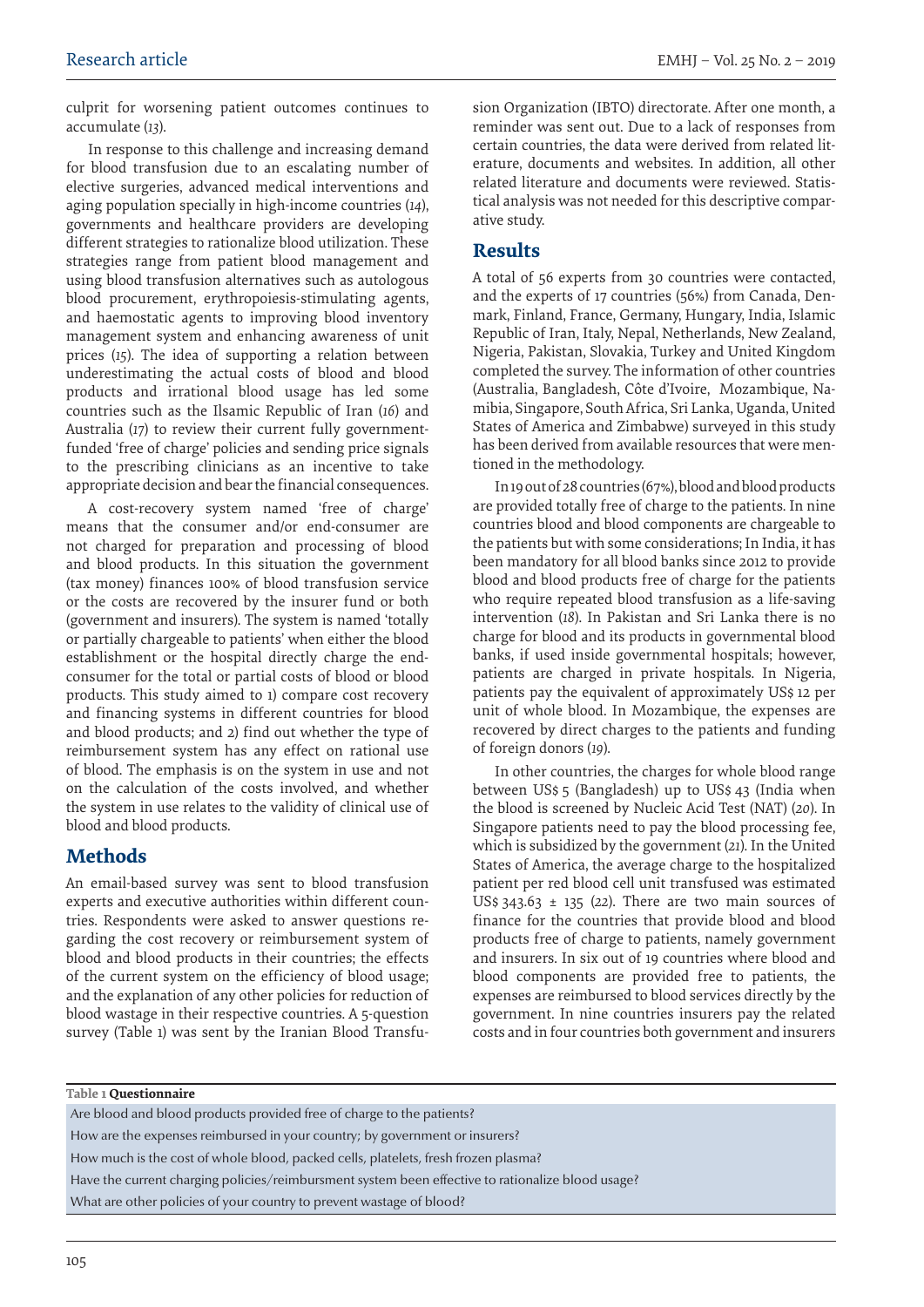reimburse the expenses (Table 2).

Effective strategies to rationalize blood usage mentioned by the respondents are patient blood management; employing of transfusion medicine specialists; training programmes for physicians and nurses; integrated blood inventory management systems; developing guidelines for the appropriate clinical use of blood products and plasma-derived medicinal products; haemovigilance; and use of blood transfusion alternatives.

Out of six countries where the government reimburses the expenses, Australia and the Islamic Republic of Iran are not satisfied with this policy due to continued inappropriate blood usage by hospitals and are considering some revisions (*23,24*). However, the experts of two other countries (Denmark and Italy) believe

that applying a charging or cost-recovery policy is not effective on the awareness of rational blood usage. This information was not available for Canada and Uganda.

Of the two countries (France and UK) where both insurers and government reimburse the expenses, the respondents believe that there is not any relation between this policy and rational blood usage. In these countries, blood and its products are reimbursed by governments if they are distributed in governmental hospitals. There are also private hospitals treating patients covered by insurance policies and these hospitals will pass costs on to the insurers. Out of seven countries where insurers pay the related costs, the respondents from three countries (Germany, Finland and Hungary) believe that this policy has helped to rationalize blood usage and according to the replies received from another four countries

| Country (blood supply system)2 | Type of charging system for patients | Type of cost recovery or financing<br>system |
|--------------------------------|--------------------------------------|----------------------------------------------|
| Very High HDI3                 |                                      |                                              |
| USA (H, RC, ABC)               | Totally or partially chargeable      | Insurers/patients                            |
| UK(N)                          | Free of charge                       | Government and insurers                      |
| Netherlands (N)                | Free of charge                       | Insurers                                     |
| France (N)                     | Free of charge                       | Government /insurers                         |
| Slovakia (N)                   | Free of charge                       | Insurers                                     |
| Denmark (H)                    | Free of charge                       | Government                                   |
| Hungary (N)                    | Free of charge                       | Insurers                                     |
| New Zealand (N)                | Free of charge                       | Insurers                                     |
| Australia (RC)                 | Free of charge                       | Government                                   |
| Germany (RC, H)                | Free of charge                       | Insurers                                     |
| Italy (H)                      | Free of charge                       | Government                                   |
| Canada (RC, ABC)               | Free of charge                       | Government                                   |
| Finland (RC)                   | Free of charge                       | Insurers                                     |
| Singapore (N)                  | Totally or partially chargeable      | Government/patients/insurers                 |
| <b>High HDI</b>                |                                      |                                              |
| Turkey (RC, H)                 | Free of charge                       | Insurers                                     |
| Iran(N)                        | Free of charge                       | Government                                   |
| Sri Lanka (N)                  | Totally or partially chargeable      | Government/patients                          |
| <b>Medium HDI</b>              |                                      |                                              |
| South Africa (N)               | Free of charge                       | Insurers                                     |
| Bangladesh (H)                 | Totally or partially chargeable      | Government/patients                          |
| India $(H)$                    | Totally or partially chargeable      | Government/insurers/patients                 |
| Namibia (N)                    | Free of Charge                       | Government /insurers                         |
| Low HDI                        |                                      |                                              |
| Nepal (RC)                     | Totally or partially chargeable      | Government/patients                          |
| Pakistan (M)                   | Totally or partially chargeable      | Government/patients                          |
| Nigeria (H)                    | Totally or partially chargeable      | Government/patient                           |
| Mozambique (M)                 | Totally or partially chargeable      | Patients                                     |
| Côte d'Ivoire (N)              | Free of charge                       | Government/insures                           |
| Zimbabwe (N)                   | Free of charge                       | Government /insurers                         |
| Uganda (N)                     | Free of charge                       | Government                                   |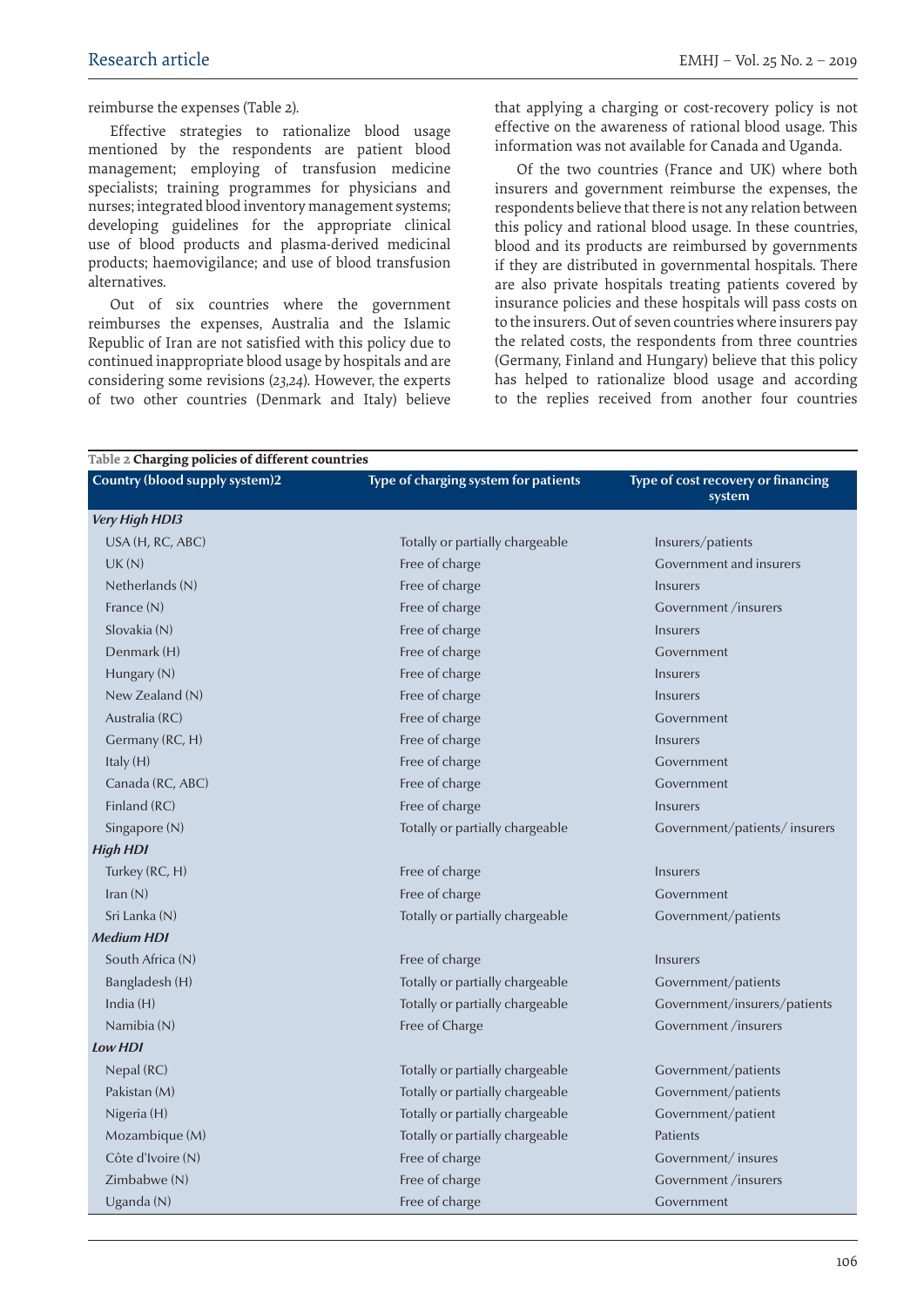(Netherlands, New Zealand, Slovakia, Turkey,) this policy has a positive effect on awareness of rational blood usage.

### **Discussion**

To cover the cost made by a blood establishment for the supply of blood and blood products to hospitals and the transfusion of blood at the bedside, there are several systems in operation in different parts of the world. Where a comprehensive healthcare system has been established, costs and cost recovery usually have been considered. In principle, the consumer pays for what has been consumed, whether materials or services or both (*25*). The end-consumer is the patient, although hospitals also may be considered as consumers. Costs made to provide agreed standards of care may be covered by tax revenue, by insurance funds or a combination (*26*).

In the absence of an accessible and affordable health insurance system, the end-consumer may be charged by the health provider for the cost of care including the service. Central to the system of provision of blood and blood products is the blood establishment or blood bank, which needs to recover the costs made to provide blood and blood products as well as the continuous supportive services (*27*). These costs may be recovered through the government, hospitals and or the insurance funds, but also directly by the end-consumer. Hospitals may recover the costs made for individual haemotherapy directly from the patient or indirectly from the insurance fund through which the patient is insured, or by the government (*28*). For example, in Côte d'Ivoire the government covers 73% of expenses while 15% of costs are reimbursed by public hospitals, 5% from private hospitals and the remainder by miscellaneous sources such as charitable foundations (*19*).

According to WHO reports published in 2016, 32% of countries had a specific item in their governmental budget for blood transfusion services; 16% had a cost recovery system; and 33% reported having both a specific budget for blood services and a cost recovery system. The remaining 11% reported neither a specific budget nor a cost recovery system for blood transfusion services (*29*). According to the outcome of this survey, all countries where total or partial costs of blood and blood products are recovered directly from the patients are categorized as low and lower–middle income economies, which suffer from fragmented and non-centralized blood transfusion systems and an underdeveloped healthcare system. WHO's findings show that 24 countries continued to be dependent on paid donations in 2013, amounting to 1 650 000 donations in total (*29*). Since there is no united cost recovery system due to the absence of a structured healthcare system in these countries, the evaluation of the current policy on blood usage is not easy and in most cases there is neither a policy nor the necessary infrastructure in place to optimize blood usage. However, significant progress has been made in countries such as Côte d'Ivoire, India, Tanzania and Zimbabwe through centralization of blood establishments and development of national guidelines on clinical use of blood where

blood and blood products are provided free of charge to the patients (except India) (*19*).

Generally, countries in which blood and blood products are 'free of charge' for patients are mostly categorized in upper-middle- or high-income economies with well-developed healthcare and insurance systems. Almost all of them benefit from a centralized, integrated and organized blood transfusion system where the government, insurers or both finance the related costs. Among WHO regions, European countries have the highest rate of reporting financing the blood services through a cost recovery (67%), either partially or entirely (*29*).

As mentioned, irrational usage of blood and blood products in some countries where the government is the sole source of finance has led to a revision of current policy. These revisions are mainly focused on extending price signals in the system, particularly to hospitals (*30*). Since 2013, the Australian Red Cross Blood Service included a manufacturing cost indicator on all fresh blood products such as red blood cells, platelets and fresh (frozen) plasma. The aim of this national initiative is to increase the awareness and appreciation of the costs associated with the provision of blood and blood products within Australia (*31*). Suffering from the same challenge, since 2015 the Iranian Blood Transfusion Organization (IBTO) has adopted a new policy which was a shift from government as the sole funder of IBTO to the insurers as the partial funder of blood services. As a result, some of the blood products were incorporated into the pricing framework. It is planned to obtain 30% of the costs of IBTO's operations from this new cost recovery system. Given the fact that all Iranians are under the national insurance scheme, this new rule does not pose any significant financial burden on patients.

However, the existence of a possible relation between the type of reimbursement system and the amount of blood usage is disputed between the experts of the countries approached. Although experts of some countries with an advanced blood transfusion system such as France, Italy, Netherlands and the United Kingdom believe that rationalizing blood usage is usually more based on guidelines, training and education rather than implementing charging policies, the respondents from some countries where the insurers pay the related costs believe that this type of cost recovery system has a positive effect on rational use of blood.

Although the data from Red Blood Cells (RBC) consumption per 1000 population in different European Union (EU) countries and Australia, New Zealand and the United States of America in 2013 (*32,33*) appear to support a relation between cost recovery system and blood usage, this relation is not conclusive. The data show that in countries with the lowest rate of RBC consumption per 1000 population (Netherlands – 27, New Zealand – 26.6, and United States of America – 19.3), the costs are recovered by insurers and not government; the RBC usage is relatively high in countries which the government funds all blood transfusion activities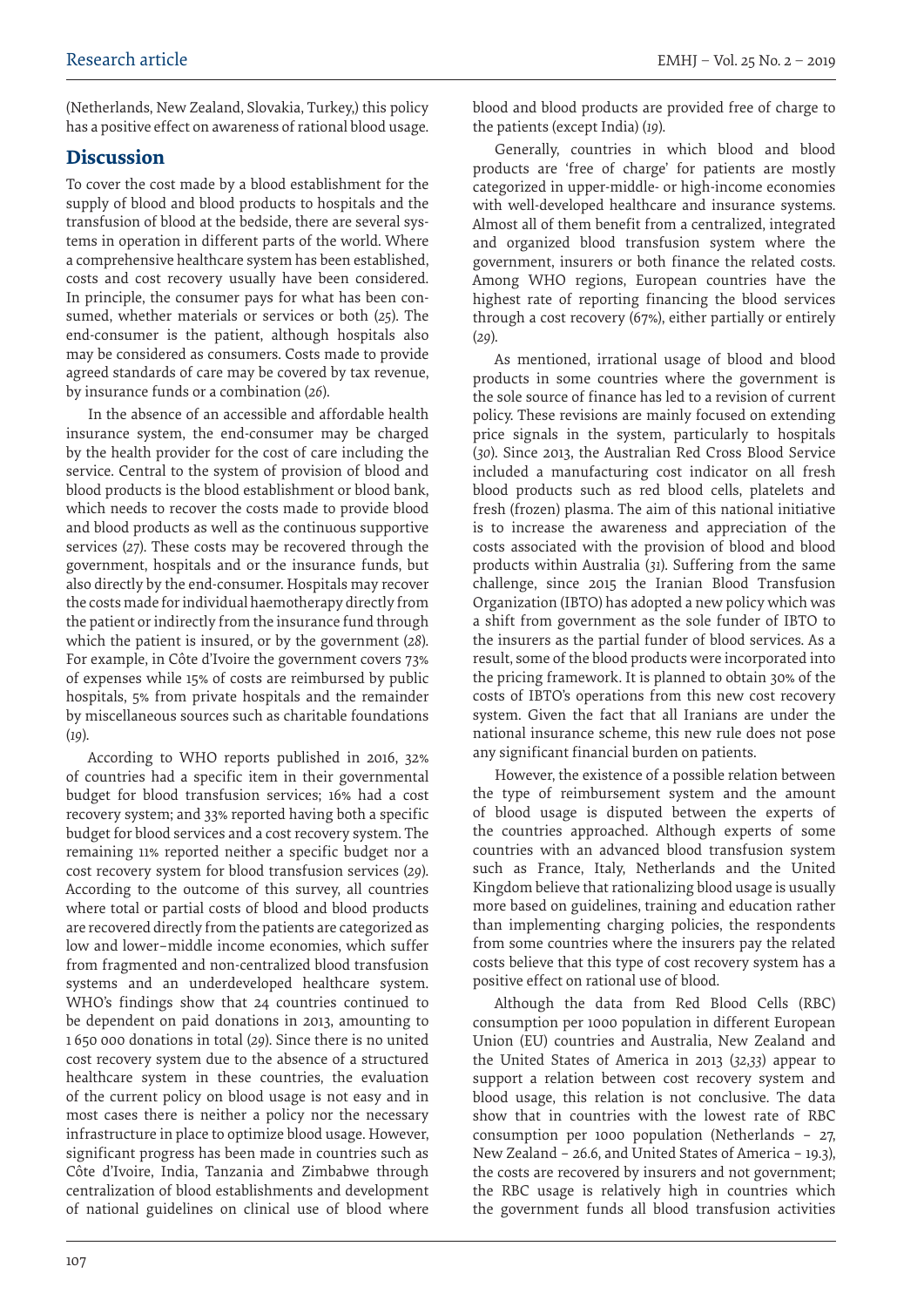(47 and 41.7 per 1000 population in Denmark and Italy respectively). Similarly this rate in France and the United Kingdom, with mix cost recovery systems (government and insurers), was reported to be 38.1 and 31.5 respectively (the median range). However, several exceptions apply to this observation; Australia (fully government-funded blood service) has low RBC consumption (29 per 1000 population). On the other hand, Germany, with insurerrecovered cost system, has one of the highest RBC usage rates among EU countries (54 per 1000 population). This indicates the importance of other factors intervening in the rational use of blood such as education, standards setting and guidelines, having an updated needs assessment system, and active collaboration between hospitals and blood services (clinical interface).

## **Conclusion**

Apart from the effects on blood usage and cutting unnecessary costs, having an efficient cost recovery system will help blood establishments to sustain their service delivery and to ensure reliable revenue. This gains importance especially in countries with scarce resources where the existing funding (government or external donors) are generally insufficient to meet the demands for safe blood. For example, the Netherlands (population of approximately 17 million) has a successful cost recovery system where the Sanquin Blood Bank invoices the hospitals. The hospitals then invoice the insurance companies and the latter collect the annual insurance fee from either the individual or the employer, which compensates the health insurer through their monthly salary structure. Applying this policy not only has led to the recovery of related costs but also operate with a blood supply turnover of approximately €144 million in 2013 (*34*).

#### *Limitations*

Although this study is unique, the authors are aware of certain limitations. The study is based on a simple questionnaire and does not provide the detailed analysis of cost calculation. The approach has been descriptive rather than analytic when comparing the cost recovery/ reimbursement systems currently in practice and their assumed effect on clinical use of blood and blood components. However, due to the lack of information, some parts of the study are based on the views expressed by the blood transfusion authorities and experts from different countries. There is a need to conduct a more evidence-based and extensive research to verify and generalize the results.

## **Acknowledgments**

We sincerely thank the following experts for their contribution: Dr. Toyin Smith, Nigeria; Dr Nuri Solaz, Turkey; Prof. Hassan Abbas Zaheer, Pakistan; Dr. Jana Rosochova, Slovakia; Dr Pierre-François Falcou, France; Prof. Rainer Seitz, Germany; Mr. Jasper Villumsen, Denmark; Dr Manita Rajkarnikar, Nepal; Dr. Giuliano Grazzini, Italy; Ms. Teresa Allen, United Kingdom; Dr Klara Baroti-Toth, Hungary; Prof Graeme Woodfield, New Zealand; Dr Nabajyoti Choundhury, India; Prof Tom Krusius, Finland; Dr Gilles Follea, European Blood Alliance; and Dr Sima Zolfaghari, Islamic Republic of Iran.

#### **Funding:** None.

**Competing interests:** None declared.

## **Comparaison des systèmes de financement et de recouvrement des coûts pour le sang et les produits sanguins dans différents pays**

### **Résumé**

**Contexte :** Le sang étant une ressource rare et coûteuse, son utilisation irrationnelle pèse très lourd sur les dépenses de santé. En réponse à ce problème, les gouvernements et les prestataires de soins de santé développent différentes stratégies visant à optimiser l'utilisation du sang. L'une d'elle consiste à essayer de sensibiliser le public aux coûts réels de la production de sang et de modifier les systèmes de recouvrement des coûts associés au sang et à ses composants.

**Objectifs :** La présente étude a pour but de comparer les systèmes de financement et de recouvrement des coûts pour le sang et les produits sanguins dans différents pays.

**Méthodes :** Ces travaux de recherche consistaient en une enquête réalisée par courriel et menée dans 30 pays répondant à quatre catégories d'indice de développement humain. Toute la littérature connexe a été passée en revue.

**Résultats :** Sur 28 pays, 19 fournissent gratuitement aux patients le sang et les produits sanguins. Ils sont en revanche totalement ou partiellement à la charge des patients dans neuf pays.

**Conclusions :** Dans les pays à revenu faible ou intermédiaire de la tranche inférieure, les coûts associés au sang et aux produits sanguins sont recouvrés, pour tout ou partie, directement auprès des patients. En revanche, la plupart des pays où le sang et les produits sanguins sont « gratuits» pour les patients figurent parmi ceux dont le revenu est élevé ou intermédiaire supérieur et qui sont dotés de systèmes de santé et d'assurance bien développés. Aucune relation claire entre l'utilisation du sang et le type de système de recouvrement des coûts n'a été identifiée. Toutefois, l'existence d'un système de recouvrement des coûts efficace aidera les établissements du sang à maintenir leurs prestations de services.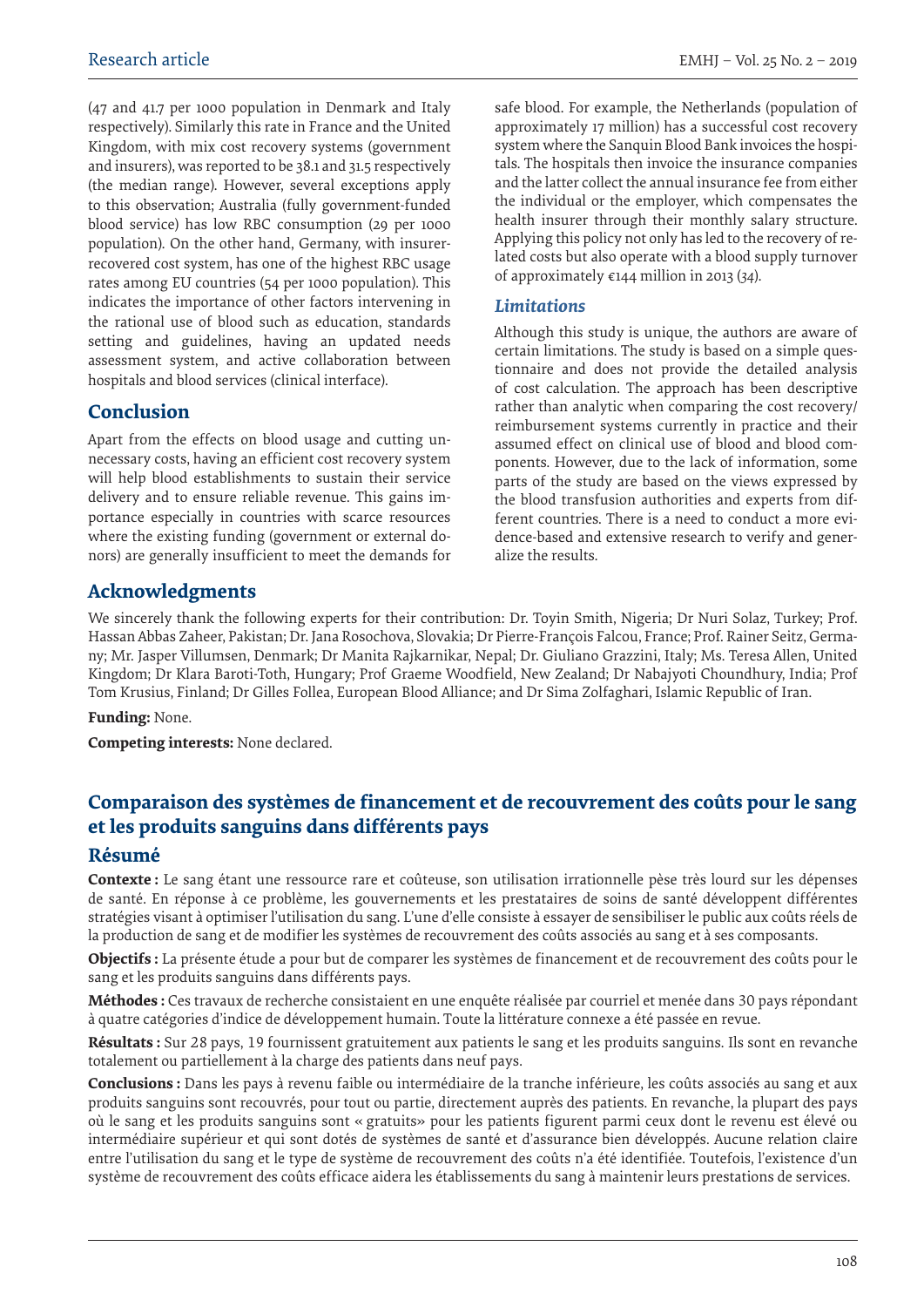#### **ظم اسرتداد التكاليف والتمويل للدم ومنتجاته ط ُ رية لن ُ ُ مقارنة ق ُ**

نسيم ديوكالهى، فريبا سيغيل، عيل أكرب بور فتح اهلل، سميث سيبنجا

## **اخلالصة**

الخلفية: يُعَدَّ الدم موردًا نادرًا وغالي الثمن، والاستخدام المخالف للصواب للدم يُشكل عبئًا ضخمًا على النفقات الصحية. واستجابة لهذا التحدي، وضعت الحكومات ومقدَّمو الرعاية الصحية استراتيجيات ختلفة لاستخدام الدم على المستوى الأمثل. ومن ضمن هذه الاستراتيجيات، محاولة ُ رفع وعي العامة بشأن التكاليف الفعلية ملنتجات الدم وتغيري نُظم اسرتداد التكاليف للدم ومكوناته.

**األهداف:** ُ هدفت هذه الدراسة إىل مقارنة نُظم اسرتداد التكاليف والتمويل للدم ومنتجاته يف البلدان املختلفة.

طرق البحث: يُعَدُّ هذا البحث مسحاً قائ<sub>م</sub>ًا على البريد الإلكتروني أجري على مستوى ٣٠ بلدًا تنتمي لأربع فئات من مؤشر التنمية البشرية. وتم استعراض مجيع املواد املنشورة ذات الصلة باملوضوع.

ا**لنتائج**: من بين ٢٨ بلدًا، يتوافر الدم ومنتجاته في ١٩ بلدًا، والتي يتم توفيرها للمرضى بشكل مجاني تمامًا. وفي تسعة بلدان، يدفع المرضى مقابل الدم ومنتجاته بشكل كيل أو جزئي.

الاستنتاجات: في البلدان ذات اقتصاديات الدخل المنخفض والمتوسط الأدنى، يتم استرداد تكاليف الدم ومنتجاته كليًا أو جزئيًا من المرضى مباشرة. بينها البلدان التي يكون فيها الدم ومنتجاته "مجانية" للمرضى، تصنّف غالبًا على أنها بلدان ذات اقتصاديات الدخل المتوسط الأعلى أو الدخل المرتفع ُ والتي توجد فيها نُظم متطورة للرعاية الصحية والتأمني الصحي. وال توجد عالقة واضحة بني استخدام الدم ونوع نظام اسرتداد التكاليف. ومع ذلك، وجود نظام فعّال لاسترداد التكاليف يساعد مؤسسات الّدم في مواصلة تقديم خدماتها.

## **References**

- 1. Blood safety and availability. Fact sheet N°279. Geneva: World Health Organization; 2014 (http://www.who.int/mediacentre/factsheets/fs279/en, accessed 3.04.17) 2014.
- 2. Blood transfusion safety. Safe and rational clinical use of blood. Geneva: World Health Organization; 2016. (http://www.who.int/ bloodsafety/clinical\_use/en/, accessed 3 April 2016)
- 3. Promoting Rational Drug Use under NRHM. Geneva: World Health Organization; 2002 (http://fkilp.iimb.ernet.in/pdf/Healthcare\_Quality/Quality\_Initiatives\_National\_Regional\_&\_Local%20Levels/NRHM\_WHO\_Promoting\_rational\_drug\_use\_under\_ NRHM.pdf; accessed 13.05.15).
- 4. Shander A, Hofmann A, Gombotz H, Theusinger OM, Spahn DR. Estimating the cost of blood: past, present, and future directions. Best Pract Res Clin Anaesthesiol. 2007;21(2):271–89. http://dx.doi.org/10.1016/j.bpa.2007.01.002
- 5. Cázares-Benito MA, Cázares-Tamez A, Pérez-Chávez F, Díaz-Olachea CG, Ramos-García AG, Díaz-Chuc EA, et al. Impact on costs related to inadequate indication of blood transfusion. Medicina Universitaria. 2016;18(72):148–52. http://dx.doi.org/10.1016/j. rmu.2016.07.003
- 6. Toner RW, Pizzi L, Leas B, Ballas SK, Quigley A, Goldfarb NI. Costs to hospitals of acquiring and processing blood in the US: a survey of hospital-based blood banks and transfusion services. Appl Health Econ Health Policy. 2011;9(1):29–37. http://dx.doi. org/10.2165/11530740-000000000-00000
- 7. Shander A, Hofmann A, Ozawa S, Theusinger OM, Gombotz H, Spahn DR. Activity-based costs of blood transfusions in surgical patients at four hospitals. Transfusion. 2010;50(4):753–65. http://dx.doi.org/10.1111/j.1537-2995.2009.02518.x
- 8. Oge T, Kilic CH, Kilic GS. Economic Impact of Blood Transfusions: Balancing Cost and Benefits. The Eurasian Journal of Medicine. 2014;46(1):47–9. http://dx.doi.org/10.5152/eajm.2014.08
- 9. Shander A. The cost of blood: multidisciplinary consensus conference for a standard methodology transfusion. Transfus Med Rev. 2005;19(1):66–78. http://dx.doi.org/10.1016/j.tmrv.2004.09.005
- 10. Chatterjee S, Wetterslev J, Sharma A, Lichstein E, Mukherjee D. Association of blood transfusion with increased mortality in myocardial infarction: a meta-analysis and diversity-adjusted study sequential analysis. JAMA Intern Med. 2013;173:132-39.
- 11. Musallam KM, Tamim HM, Richards T, Spahn DR, et al. Preoperative anaemia and postoperative outcomes in non-cardiac surgery: a retrospective cohort study. Lancet 2011;378: 1396–407.
- 12. Al-Refaie WB, Parsons HM, Markin A, Abrams J, Habermann EB. Blood transfusion and cancer surgery outcomes: a continued reason for concern. Surgery. 2012 Sep;152(3):344-54.
- 13. Shander A, Goodnough LT. Can blood transfusion be not only ineffective, but also injurious?. Ann Thorac Surg. 2014 ;97:11-14.
- 14. Ali A, Auvinen MK, Rautonen J. The aging population poses a global challenge for blood services. Transfusion. 2010;50:584-88.
- 15. Spahn DR, Goodnough LT. Alternatives to blood transfusion. Lancet. 2013 ;381:1855-65.
- 16. Incorporating tariffs to 14 services of blood transfusion. 5 March 2017. (http://www.irna.ir/fa/News/82452407//).